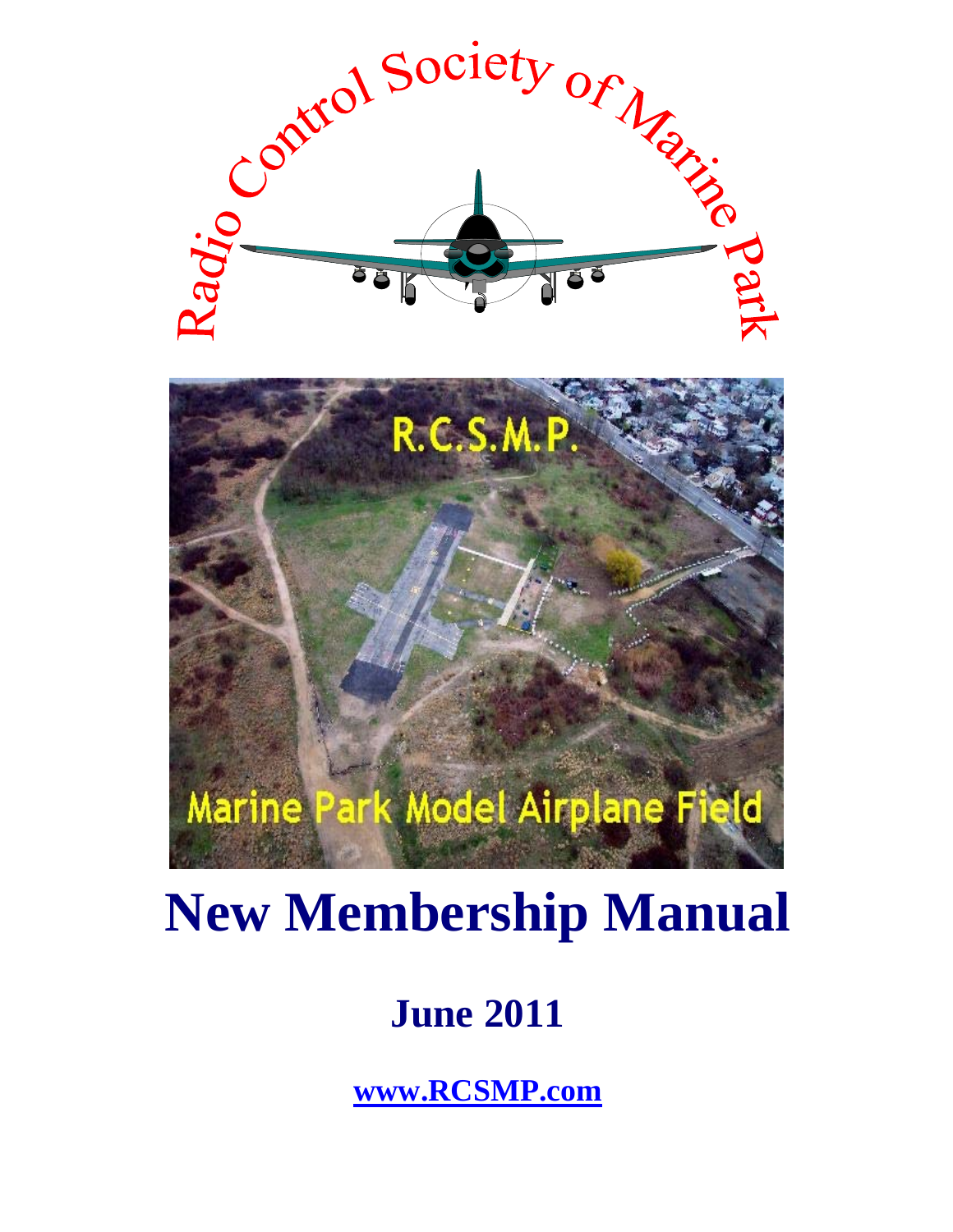RCSMP New Membership Manual. Written by Joseph C. Elliott. Concept by Joseph A. Lupo *Updated by Thomas Mascialino June 2011* 

## **Acknowledgments**

"No one can exist all alone.<sup>1</sup>" This is true in what ever we do and this project is no exception. First I want to thank Joe Lupo for his unusual way of getting me to write this manual (I still can't figure out why he didn't just ask me?), for his patience and support. The writing of this manual took longer than expected due to the fact that I had a considerable amount of demand on my time and Joe has been very patient. Also I want to thank him for the art work on the cover. Next I want to thank the other members of the Executive Board of the Radio Control Society of Marine Park –

Ralph D'Ambra, George Ingram, J.J. Rodriguez, Neil Mancuso, and John Rosiello - for their support.

Last, but not least I want to thank Ugo Rosiello for going over this manual with a fine tooth comb and pointing things out that I would have never found on my own.

 1 From "Turn the Page" by Rush. Lyrics by Neil Peart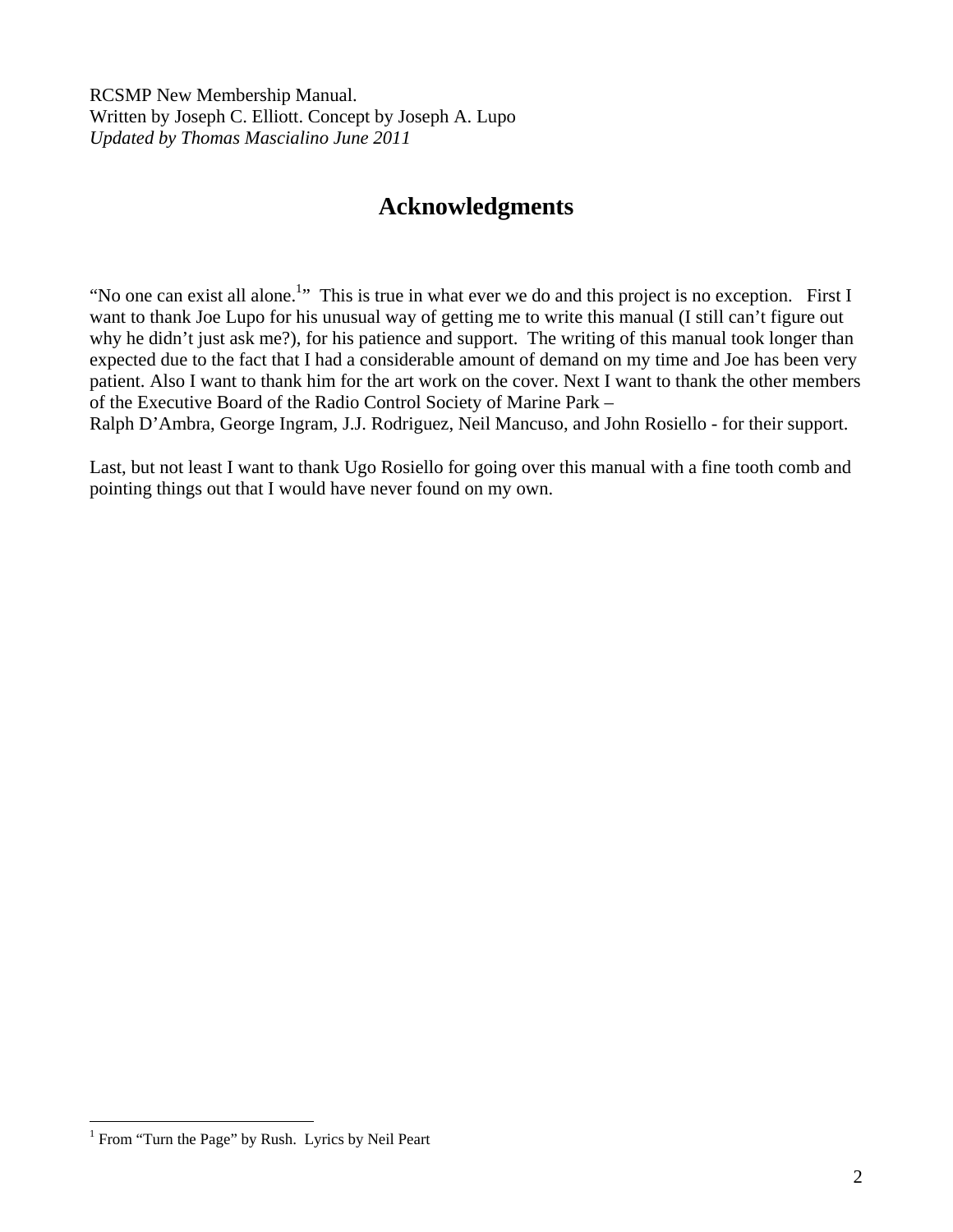## **Contents**

- 1. Welcome
- 2. Becoming a Member of the RCSMP.
- 3. Meetings
- 4. Our Flying Field
- 5. New Member, Experienced Flyer
- 6. Instructors, Qualifiers, and Experienced Qualified Flyers
- 7. Buying and Building your First Airplane
- 8. Your first day at the Flying Field
- 9. Qualifying
- 10. Who's Who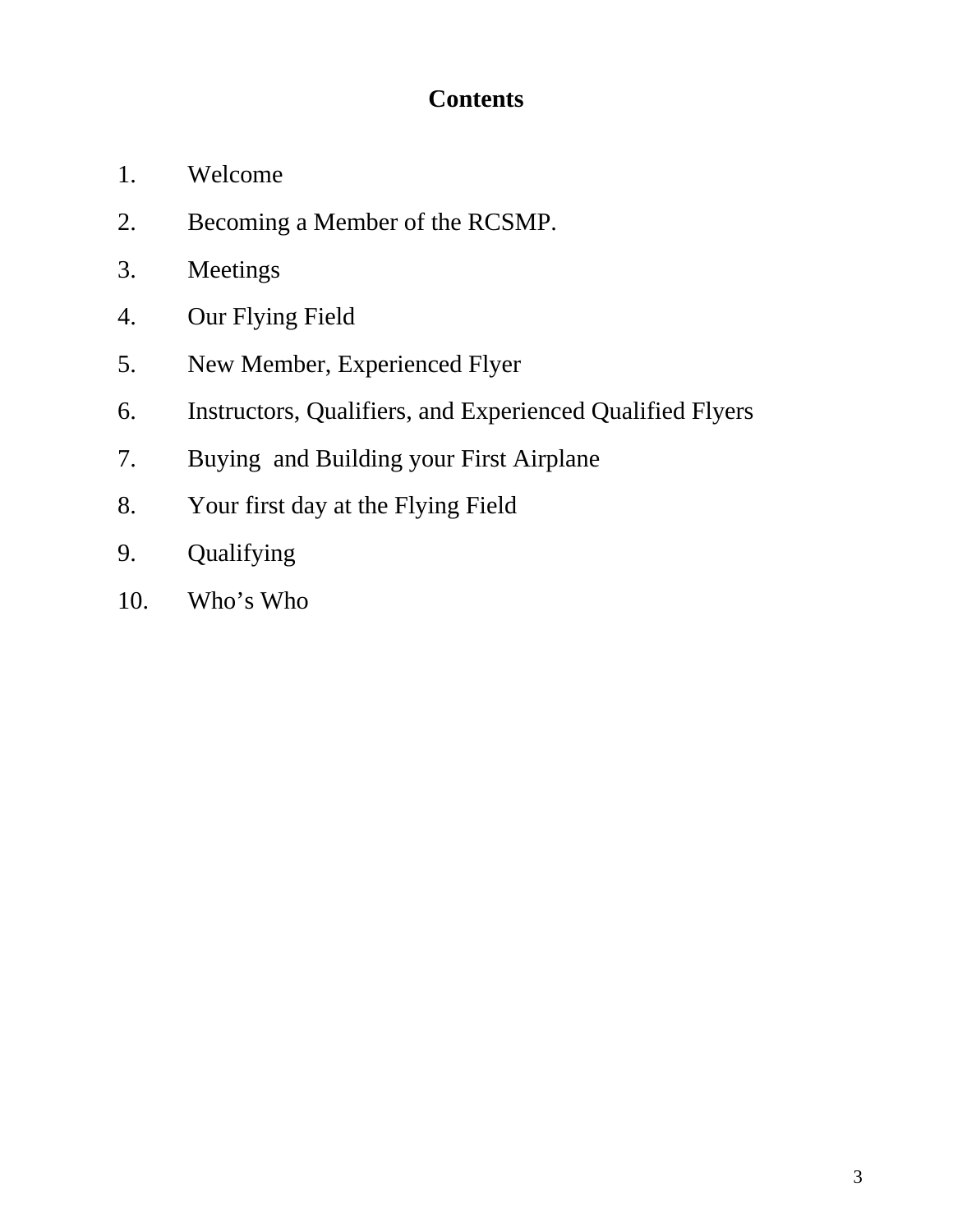#### **Welcome**

Welcome to the Radio Control Society of Marine Park (RCSMP)! The members of this club hope that you will enjoy radio control model aviation as much as we do. We feel that you have come to the right place to learn about and enjoy this wonderful hobby. You probably have a lot of questions. This manual should answer most of the questions you may have. If you have a question and cannot find the answer here, don't be afraid to ask the other members of the club for help. That is one of the main things we stress in this club: when in doubt, ask someone. We all share our experiences with each other and we will share them with you, after all that is what being in a club is all about.

We want you to become an active part of our club and we have done a lot of work to see that you are properly informed. This manual is only a part of our new membership kit.

- A copy of the RSCMP New Member Manual
- A copy of the RSCMP Field Rules
- A copy of the RSCMP By-Laws
- A current RCSMP Membership Roster
- A cardholder for your AMA & RCSMP membership cards
- A RSCMP Baseball Hat

This kit has everything you need to get started in our club (except a model airplane for you to fly – you have to provide that). We may have a Trainer Plane available for you to learn with. Please inquire with one of the Flight Instructors. Whether you are new to the hobby or an experienced flyer new to the club, this membership kit will give you all of the necessary information about this hobby and the club. No matter how much experience you have flying radio controlled model airplanes.

Please read this manual thoroughly. It has been set up for easy reference, but you should read it from cover to cover first to get yourself acquainted with the material. After you have read the manual, you will find it much easier to go through later. If you are an experienced flyer coming to us from another club, please read the section called "New Member, Experienced Flyer" first. Then proceed to read the rest of the booklet.

This booklet has been designed for the novice in mind. In here, you will find helpful hints and tops for getting your first model airplane into the air in a safe and timely fashion. Take your time reading it. There is a lot of information here for you to use.

Happy Flying !!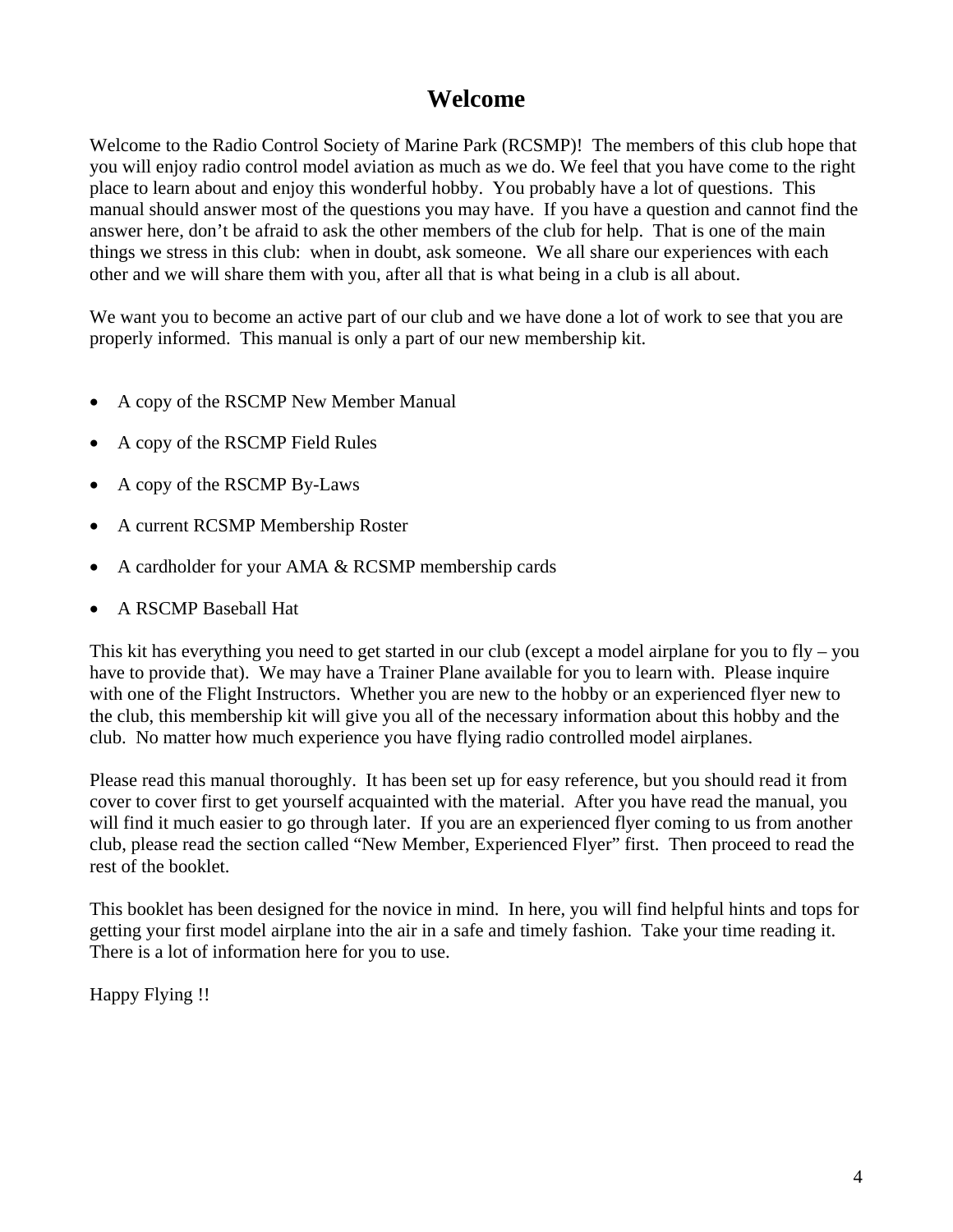## **What You Have to do to Become an RCSMP Member**

Anybody who is interested in radio control model aviation is more than welcome to become a member of our club. Though there are no secret rites or rituals, however, there are a few things you much do when you come to join our club:

- You must have a current Membership Card from the Academy of Model Aeronautics (AMA)
- You have to pay a one-time initiation fee of \$50.00. This money goes directly to the upkeep of the flying field.
- Annual Dues must be paid when you join the club. Annual Dues are \$60.00.
- You must completely fill out your membership application and please make sure that the information is correct. If you have a post office box, please put both your home address and the post office box address. All correspondence will be sent to your post office box. Also, please make sure to put your home phone number, cell number and email address on the application. Just in case someone from the club has to get in touch with you.

We want to make the time you spend with our club as pleasurable as possible. However, these are formalities that must be addressed. The sooner that they are taken care of, the sooner you can concentrate on your flying.

## **Meetings**

Our club has a general membership meeting every month.

Location: The Flatlands Reformed Church; 3931 Kings Highway; Brooklyn, NY 11234

When: Fourth Thursday of every month

\*\*\* Meeting dates are subject to change due to holidays, etc.

The monthly meeting dates are posted on the website www.RCSMP.com and announced in our monthly email newsletter "*Plane Talk"*. So, make sure to check the newsletter for the correct date and time.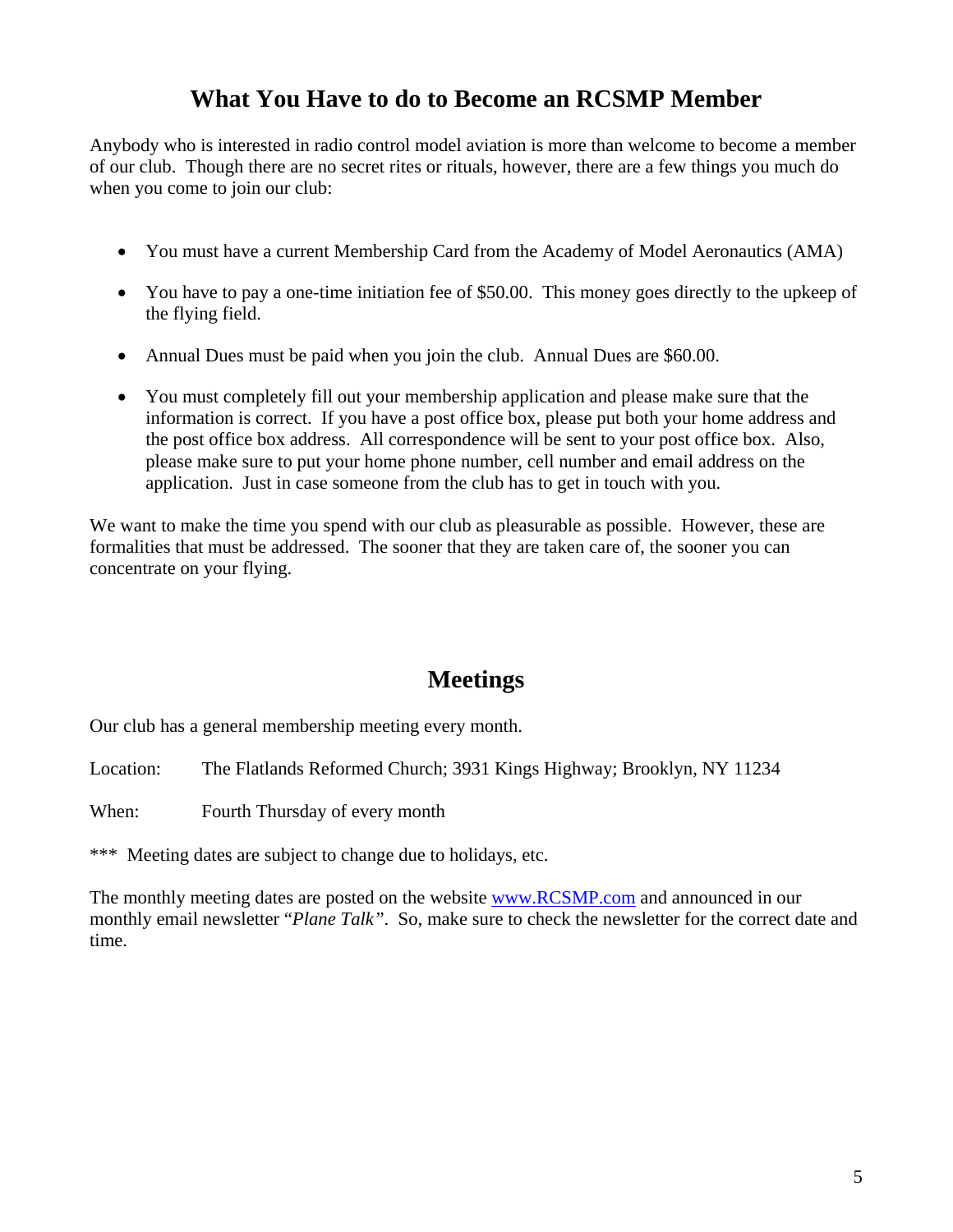## **Our Flying Field**

Our flying field is located in the Gerritsen Beach section of Brooklyn, New York in a public park known as Marine Park. The entrance to the flying field is located on Gerritsen Avenue between Seba Avenue and Lois Avenue (see Map I), the entrance to the field has a gate. On the gate,"RCSMP FLYING FIELD" is stenciled on in yellow paint. The best way to get there is by driving. Feel free to call or email any member of the Executive Board of the club for directions to the field if you're not sure where it is or how to get there.

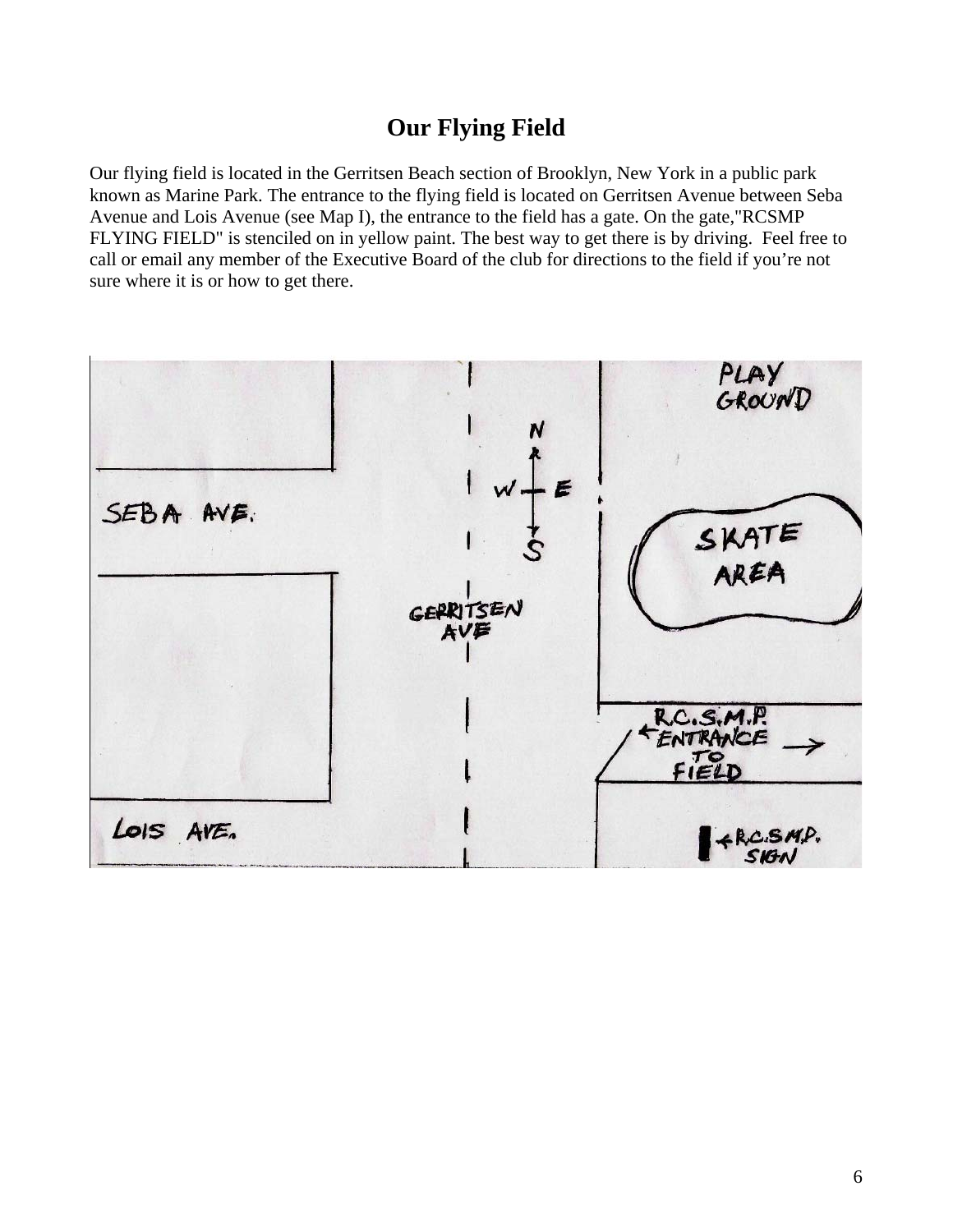## **New Member, Experienced Flyer**

Occasionally modelers leave a club for one reason or another, or in some cases join multiple clubs. If you have been flying model airplanes for some time and you are a qualified flyer at another club, you must re-qualify at our field. Often people have come to us and say that they have been flying for a number of years and already proven themselves at another club. Please understand that we are not doing this to intimidate anybody. Our field is located very close to a residential area. There is a little league baseball field and a playground. Our airspace and landing patterns are very tight and well defined. We have to know if you are capable of handling your airplane in the conditions set by our field location. *After all, we do not want to see anybody get hurt and safety must come first in our hobby*. That is why we ask you to please be patient and we'll try to get you through the qualifying procedures as quickly as possible.

Qualifying at our field is fairly straight forward. Our field has two runways that intersect. You must take off and land on each runway in the two directions that it faces -- north to south, south to north, east to west, west to east --for a total of four times (see Figure 1). Then you must do one dead stick landing, with the engine off and then you will be allowed to fly on your own as a fully qualified flier. This may sound like a lot to do, but it really isn't. Everybody who is a qualified flier at our club has had to go through this procedure to become a qualified pilot. So, we're not doing this to be inconsiderate to anybody, we're doing it because we have to.

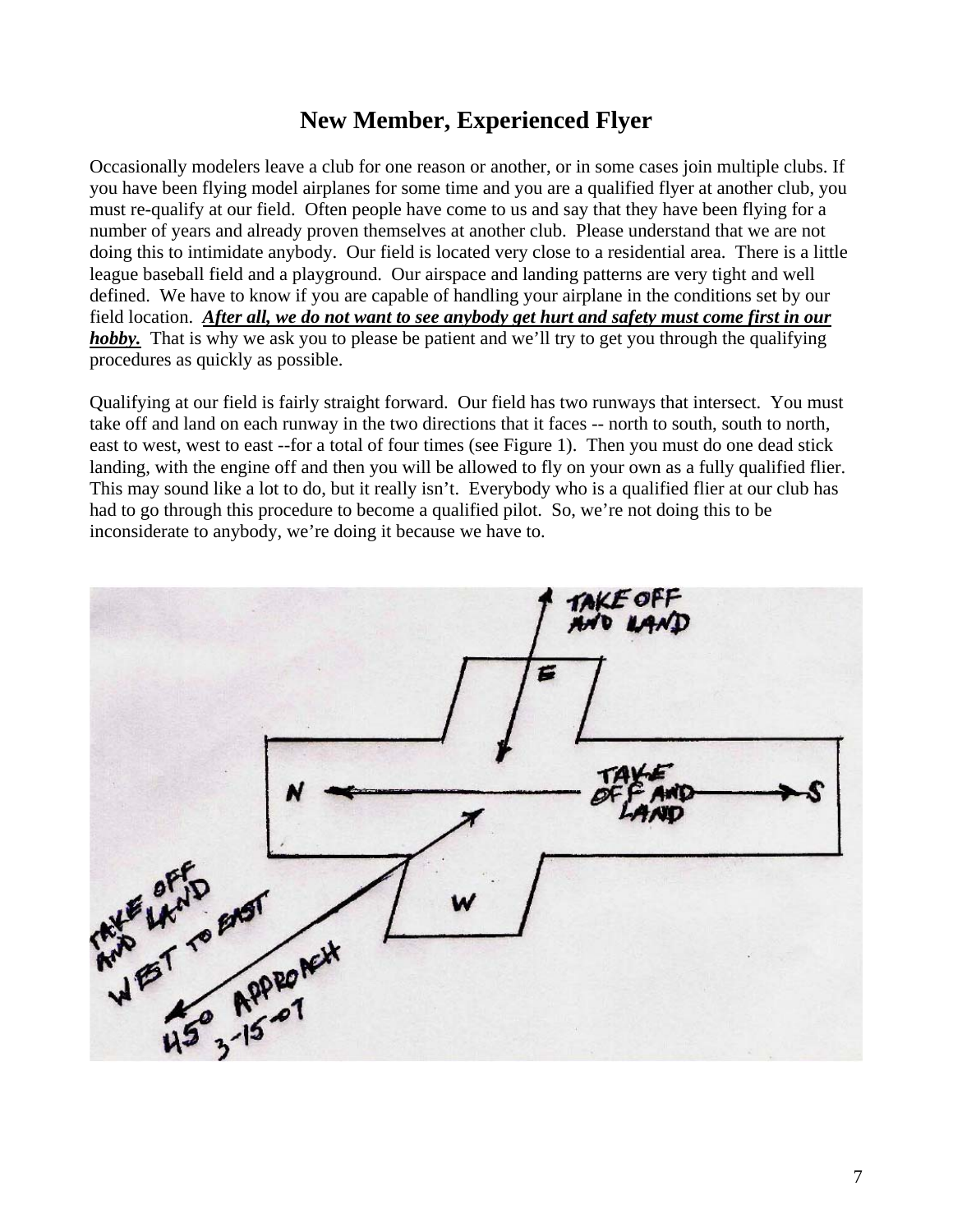## **Instructors, Qualifiers, and Experienced Qualified Flyers**

Instructors, Qualifiers, and Experienced Qualified flyers all have different responsibilities. This section explains the responsibilities that each one has.

- An instructor is a person who teaches a student flyer how to fly. Only instructors may take a student's new airplane up for its first (maiden) flight. An instructor cannot refuse any student flight instruction. However, the student my have to wait their turn if there are several students waiting to fly.
- A Qualifier is a person who determines if a student pilot is either capable of flying on their own or if the student requires further instruction.
- An Experienced Qualified Flyer is a person who is not an instructor, however they may help student pilots if an instructor is not available. An Experienced Qualified Flyer cannot take a student's airplane up for a first (maiden) flight. An Experienced Qualified Flyer has the right to refuse instruction to a student.

A list of Instructors, Qualifiers, and Experienced Qualified Flyers can be found on the last page of this manual.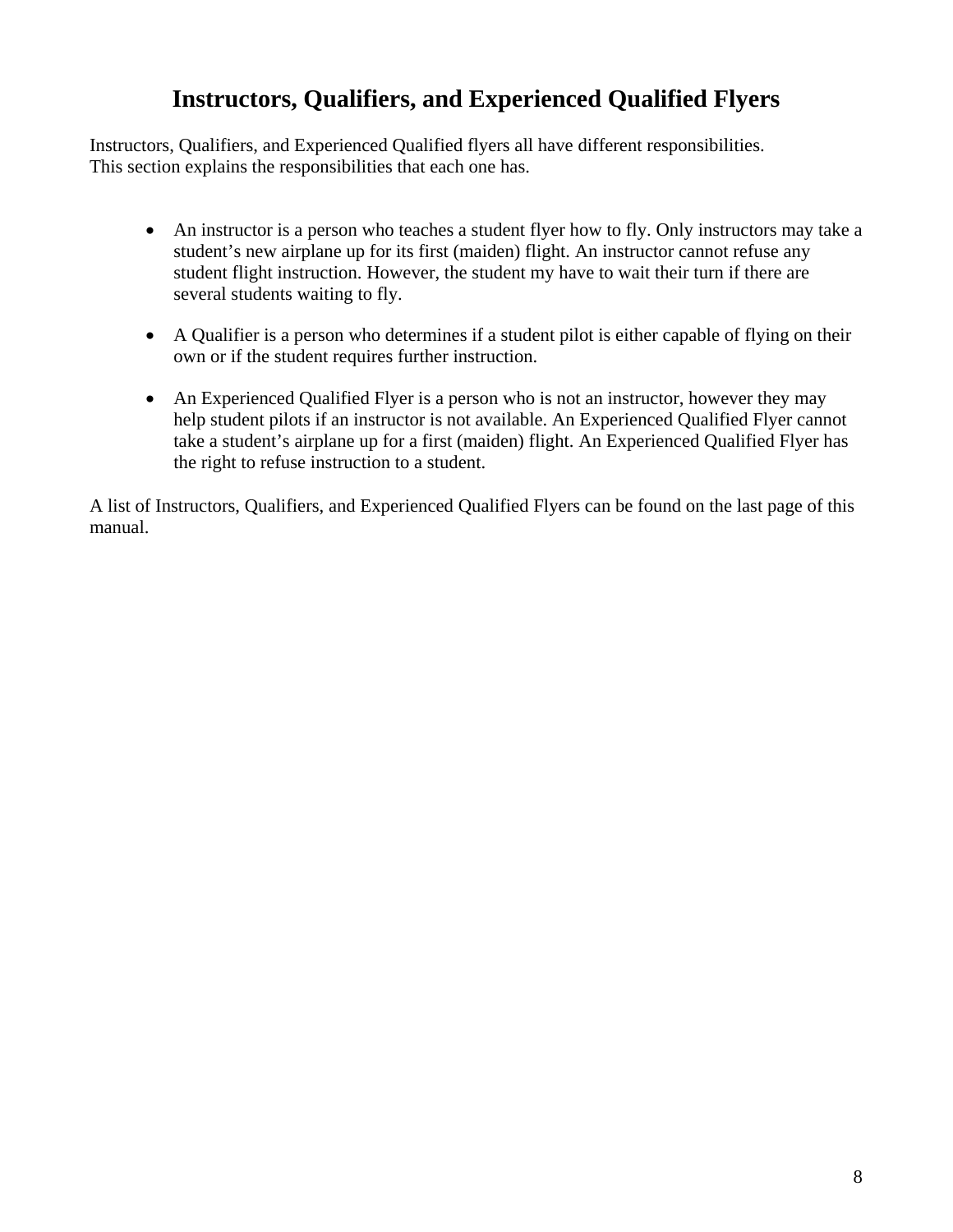## **Buying and Building your First Airplane**

Ok, you've been looking around for a model airplane to fly, but you don't know exactly what to buy. You've been blind sided with terms like dihedral, anhedral, ABC, ARF, RTC, PCM, ASAP, XYZ, BTO, ELO, ELP, and so on, and so on. You probably have a lot of questions: What is the best equipment to buy? What's a fair price? Where is a good place to buy this stuff? How do I know that I'm not going to get ripped off? Should I buy new or used? Well, I'm going to try to answer these and other common questions that all new modelers ask. So, get comfortable and we'll get started with how much it's going to cost you'.<sup>2</sup>

The three major things you have to buy are the airplane kit, an engine, and a radio. They're also are the most confusing things to buy because there is such a wide range of products to select from and they can each cost any where from under one hundred dollars to several hundred dollars. So, the first thing you have to consider is your budget. A reasonable amount for you to set aside to get started in your new hobby is about \$600. This includes everything from the airplane kit to your club membership (the chart below will give you a reasonable breakdown of how much to spend on each item). *Do not buy anything used!* Buy all new equipment. This way you know that it's going to work. If you do have a problem with your equipment you can bring it back to the hobby shop or send it back to the manufacturer for a refund, replacement, or to have it repaired with little or no additional cost to you. If you do buy something used, you may buy someone else's headache and you won't have any options other than having to pay extra to get it fixed or replaced. So, now we'll look at what you should look into buying and why. Most manufacturers now offer complete ARF plane with engine, radio for approximately \$300.

| <b>Items</b>            | <b>Price</b> |
|-------------------------|--------------|
| <b>ARF</b> Airplane Kit | 110.00       |
| Engine                  | 150.00       |
| Radio                   | 150.00       |
| <b>AMA</b> Membership   | 58.00        |
| Club Membership         | 60.00        |
| Misc. Items *           | 75.00        |
| <b>TOTAL</b>            | 603.00       |

 $\overline{a}$ 

Fuel, glow plugs, glues, glow plug state, chicken stick, propellers, spinner, etc.

Most model airplanes are available as a kit that you can build right out of the box. There are three general types of kits:

**Almost-Ready-to-Fly (ARF)** -- This is a model that is 75% to 90% pre-built. All you really have to do is assemble the major pieces -- wing halves, stabilizers, and control surfaces -- then install your engine and radio gear. This is a good plane to start off with. They can be constructed in a short amount of time so you can start learning how to fly almost right away.

 $2^2$  Any comments made by the author about products, services, and hobby shops listed throughout this manual are based solely on the author's personal experience. There have been no endorsements made by any hobby shop, corporation, or individual on the behalf of their products or services. All comments are the author's personal opinion.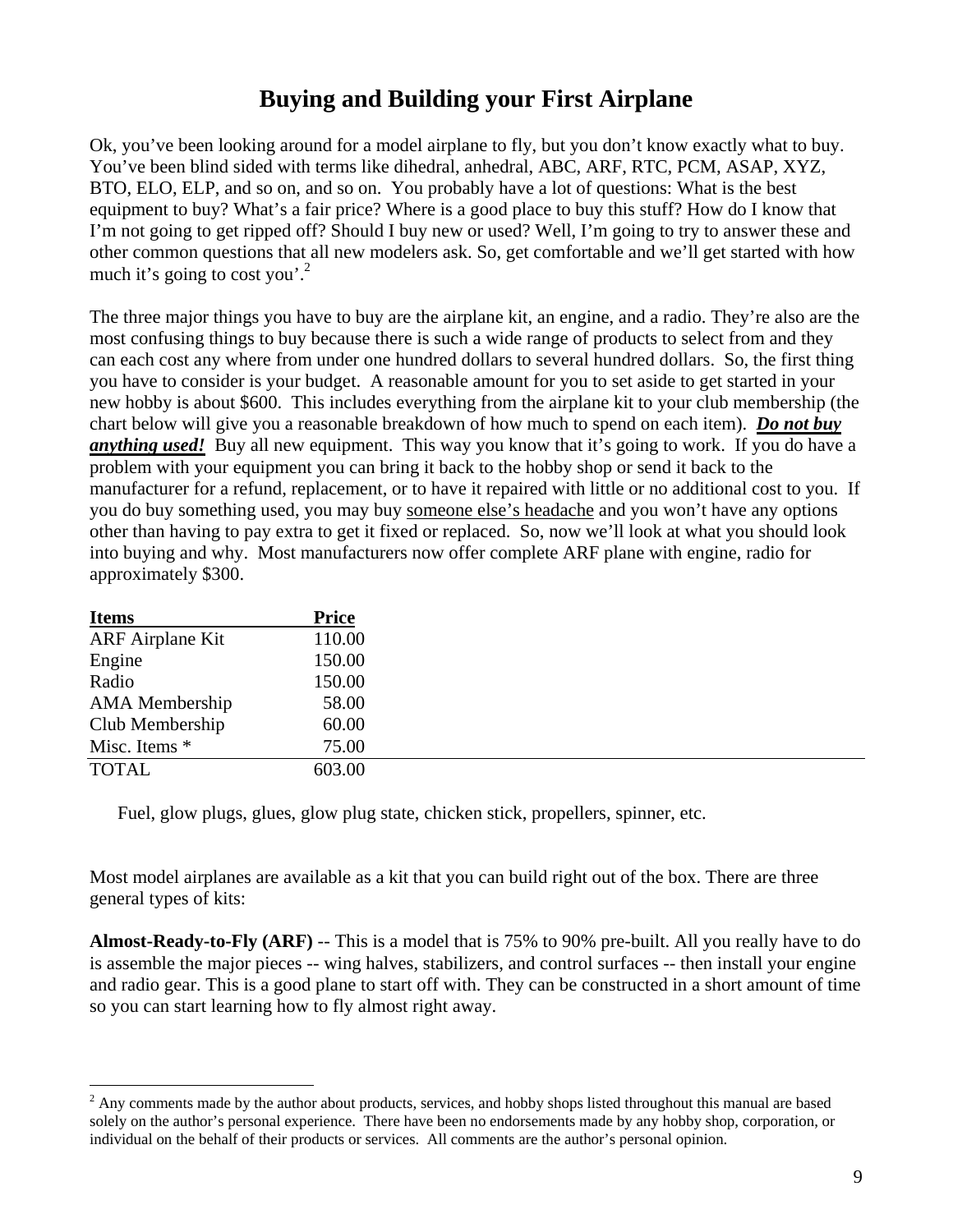**Ready-to-Cover (RTC)** -- this kit is based on the same idea as the ARF, however, you must put the finish on the airplane. The big advantage of a RTC kit is that your building time is minimal and you get to pick the color of your airplane. With an ARF kit you're stuck with the color that is put on at the factory. However, for the new flyer these airplane kits are not a good idea because most new flyers do not know how to put the finish on a model airplane. Why waste your time trying to figure out how to put the finish on an airplane when you could be out at the field flying!

**Traditional** -- This is basically a box of pre-cut wood that you have to put together. Almost all of the really cool airplanes come in this form, however, they can be rather time consuming to build. These are good to build after you have started to learn how to fly.

Your first airplane should be an Almost-Ready-to-Fly kit. The best kit to buy is the Hobbico "Avistar." The reason for this is that the kit is relatively inexpensive the average price is about \$110.00 -- and it's simple to build. Moreover, the plane is made entirely out of wood. So if your plane was to be moderately damaged (yes, they do break form time to time), it could be repaired fairly quickly and easily. Also, the Avistar is a very good flying trainer airplane and it is the type of plane that will take you from your first left and right turns to your first aerobatic maneuvers. Over all it is probably the best "first plane" on the market today. Now what you need is something that it'll get it in to the air.

The saying *"what you pay for is what you get" truly applies to model airplane engines*. Though you can buy a .40 size engine for as little as \$50.00 they are not worth the money. Most of these engines can be very problematic and you'll spend more time in the pit area trying to get it to run than you will in the air learning how to fly. A reasonable amount of money to spend on a model airplane engine is about \$150.00. Evolution, OS., and Supertiger have engines that are very reliable and have excellent performance. They are also priced under \$150.00. See the table on the next page for a breakdown on the different engines that are available from these manufacturers.

#### **Model Airplane Engines**

| Manufacturer | Models available              |
|--------------|-------------------------------|
| Evolution    | 40 NT, 46 NT, 46 NX and 52 NX |
| Os.          | 46 LA, 46 AX, 55 AX           |
| Supertiger   | GS40, GS45 or G51             |

There are two basic types of model airplane engines: two-stroke and four-stroke. The engines that are listed above are all two- stroke engines. The two-stroke engine is very easy to setup and maintain. You want to avoid as many problems as you can when you are learning how to fly and two-stroke engines are the least problematic. Four-stroke engines are very good, once you get them running. Also, fourstrokes take longer to break-in and require more maintenance than a two-stroke. Don't take this the wrong way, four-stroke engines are great and they sound really cool. I own two four-stroke engines and I love 'em. However, they are not for the novice flyer. Remember what I have been saying all a long: "You want to spend the time in the air not in the pit area." With a four-stroke, you'll spend a lot of time in the pit area. As your piloting skills improve, you can move on to other types of airplanes and try out four-stroke engines.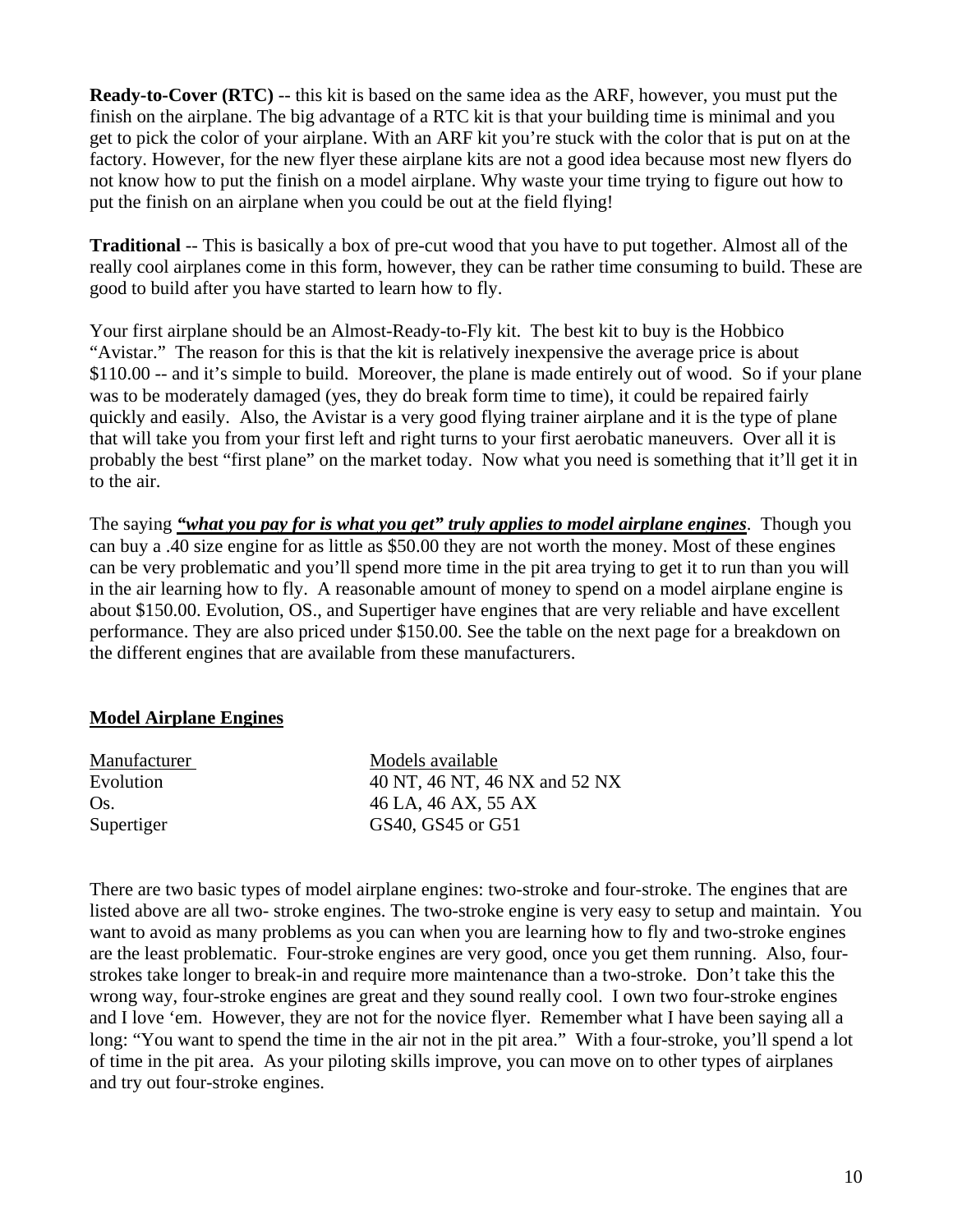Now the next thing you have to get is a radio. This is where things can get really confusing. There are five major radio manufacturers in the United States: Airtronics, Futaba, Hitech, JR and Spektrum. All of these manufacturers have quality products and your radio selection is actually based on three things: what brands are available at the local hobby shop, how many channels you'll need, and its bandwidth.

Radios for model airplanes are available in three bandwidths: FM, PCM, and 2.4GHz.

- $FM = Frequency Modulation$
- PCM = Pulse Code Modulation
- 2.4GHz or Spread Spectrum

The only bandwidth you shouldn't buy is AM. AM radios are for ground or surface-use only such as cars or boats.

Buying either a FM, PCM radio is fine. FM, PCM radios are basically the same except that PCM radios send out a digitized signal. I'm not an expert on radio theory and I don't know exactly how it works.

The newest bandwidth is 2.4GHz or Spread Spectrum. What makes Spektrum Technology superior to currently used systems is a combination of two factors: the utilization of frequencies in the higher 2.4GHz Industrial, Scientific & Medical (ISM) radio band, and Spektrum's patented Direct Sequence DSM (Digital Spectrum Modulation) technology.

Using a frequency in the 2.4GHz range places the broadcast signal beyond the range of pesky modelgenerated noise from motors, speed controls, ignitions and metal to metal noise (which typically occurs under 300MHz)

When you go to buy your radio, you will want to buy a radio that has a minimum of four channels, a four channel radio will cost you about \$150.00. The radio comes with the transmitter, receiver, and servos. You will need (4) four servos to operate most trainer plans.

There are several miscellaneous items that you are going to have to get. Due to the limited amount of space that I have I cannot explain everything in as much detail as I would like too (I would have a novel and not a booklet!). I'm just going to list what you need and you're going to have to take my word for it. Here it is

Two part 20 minute epoxy, A 16 oz. bottle of rubbing alcohol, two inch wide fiberglass tape, Top Flight six inch wide self adhesive trim sheet, thick Cyanoacrylate glue, thin Cyanoacrylate glue, about three to six 10x6 plastic propellers, one gallon of 10% Nitro Glow fuel, at lest two glow plugs, glow plug starter with charger, a hobby knife, number 11 hobby blades, a chicken stick, and (4) standard servo -- if you did not get four servos with the radio that you bought.

Over all, the total amount that you should spend on all of these items should be any where from \$75.00 to \$100.00. Items that you are going to buy more than one of-- propellers and glow plugs -- you could only buy one, but it is nice to have a few spares just in case one of them breaks or burns out.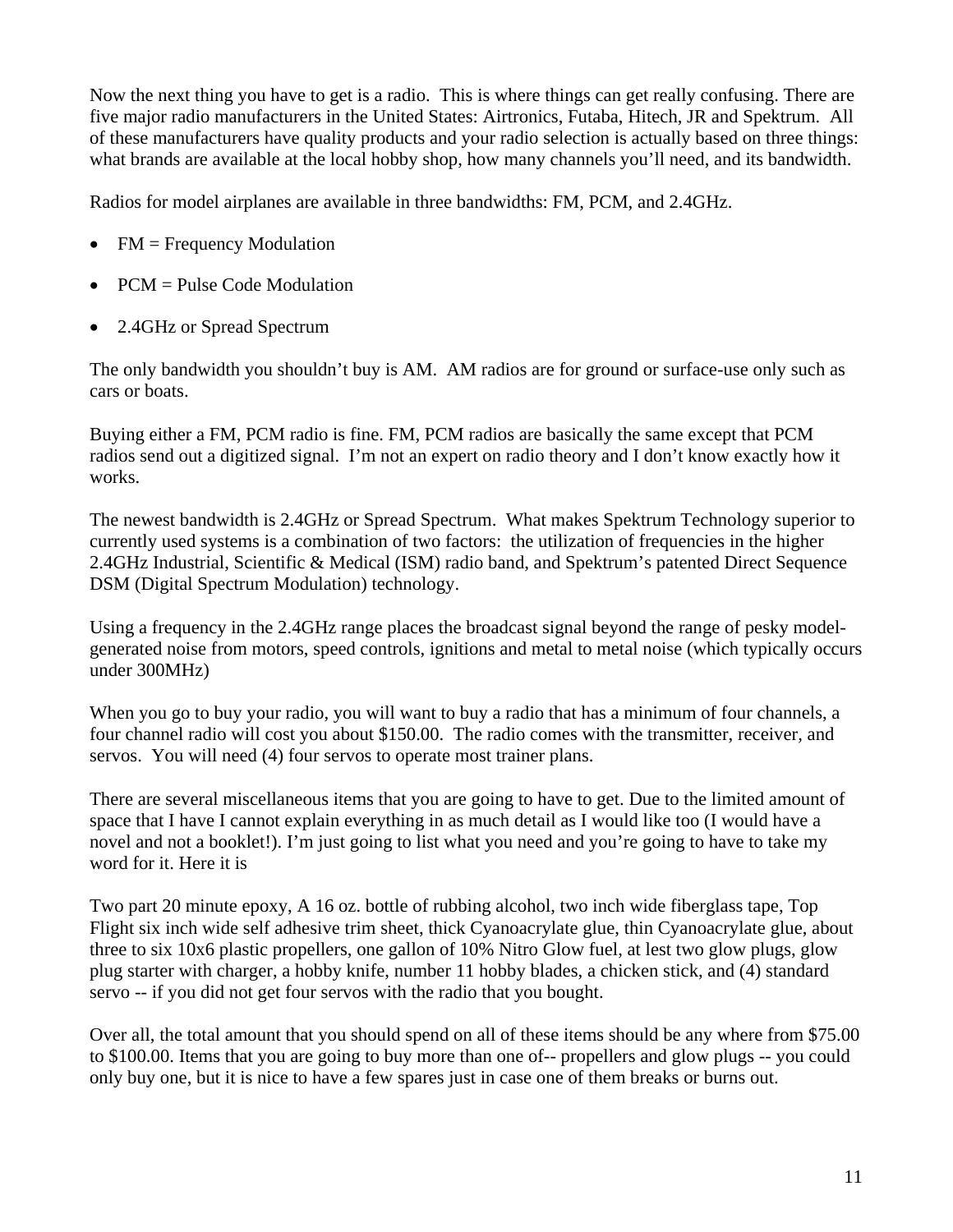Right now you're probably asking yourself "where can I buy these fine items?" There are several hobby shops through out New York City. Most of the members of our club only deal with two places. They are;

- Bruckner Hobbies II, 2908 Bruckner Blvd., Bronx NY. 10465 (718) 863-3434
- Brownies's Hobbies, 124 Bennett Street, Staten Island, N. Y. 10302 (718) 727-2194
- Big Apple (formerly Fantasia); 171-69 46th Ave, Flushing, NY 11358. 718-961-9611

There are other hobby shops and websites that you can deal with such as TowerHobbies.com and AdvantageHobbies.com. I have done business with all of the hobby shops mentioned and they are all very good.

That's it! This is everything that you are going to need to get started in radio control model aviation: the airplane, the radio, the engine, and all the little stuff needed to make it fly. Now, the next thing you have to do is put everything together.

If you have bought the airplane that I recommended -- the Hobbico Avistar -- you should have no problem constructing it on your own. The instruction manual is very well written and it has many illustrations that will help you get the job done. However, there are a few things that are not covered in the instruction manual that can really save you some grief: sealing the fuel tank area, re-enforcing the wing's center section with fiberglass, and securing the control surface's hinges. I know that this may sound like a lot of extra work, but the extra two or three hours that it will take you to do these things will give you peace of mind in the long run

The first thing we will start with is sealing the fuel tank area. You are going to need five things:

- Two part 20 minute epoxy
- Rubbing alcohol
- Mixing sticks
- Epoxy brushes
- A few wax coated paper cups.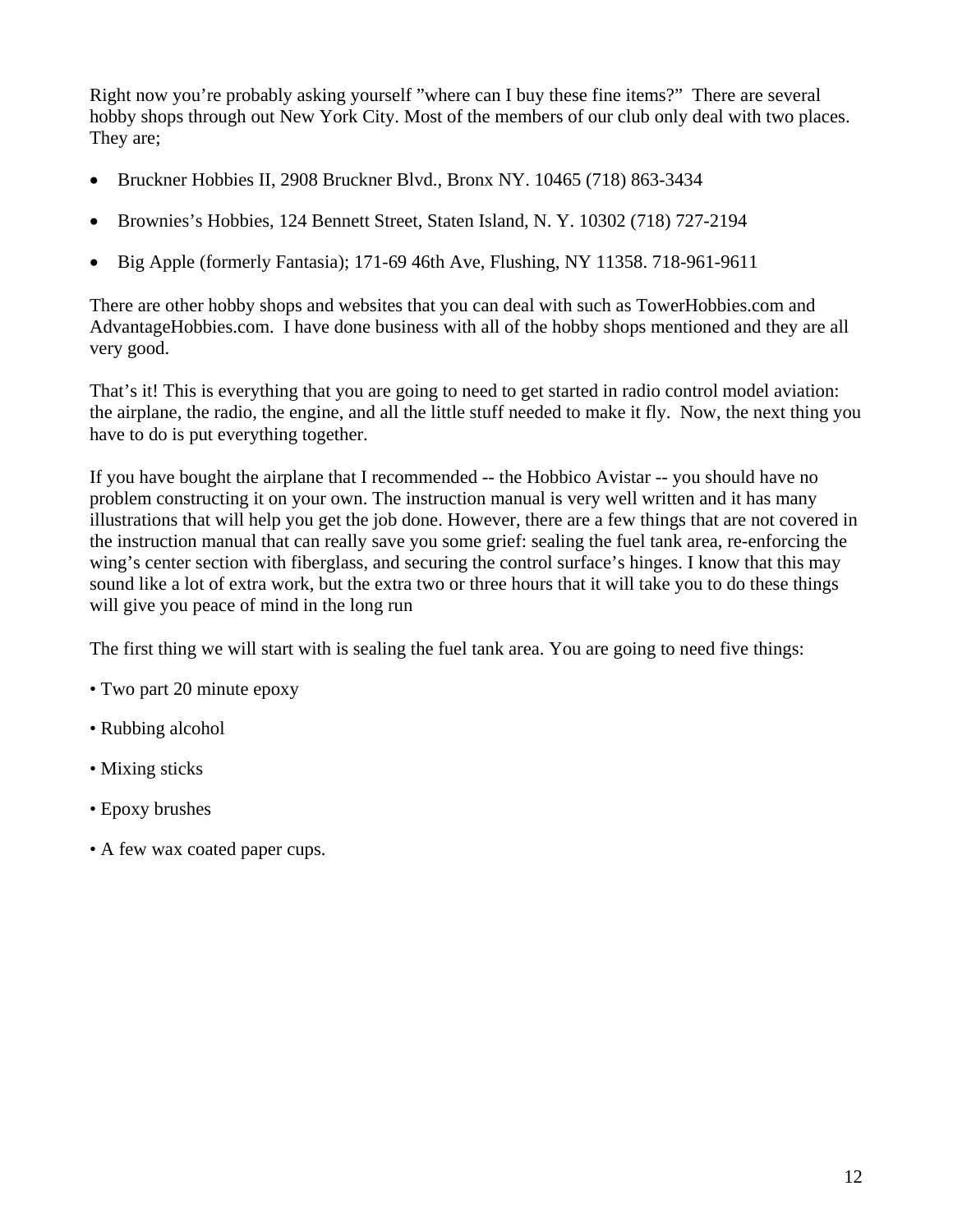The best time to do this is before you start putting the stabilizers on the fuselage. Buy sealing the fuel tank area now you don't have to worry about damaging the stabilizers while you are working. Before you do anything read through the procedures below. Immediately after the procedures I explain the reasons for why you are doing this. **Be sure to read through everything before you start to work on your airplane!** 

- 1. Remove the hatch for the fuel tank area and the fuel tank.
- 2. Remove any dust and debris that may be in the fuel tank area. The best way to do this is to hold the fuselage upside down and gently shake it. You only want to remove the heavy dust and debris.
- 3. Pour equal amounts of Part A epoxy, Part B epoxy, and rubbing alcohol into a paper cup and mix thoroughly using a mixing stick.
- 4. Using an epoxy brush, paint the entire fuel tank area from the fire wall to the first bulkhead (see Figure 1 on the next page). Also, make sure to do the inside face of the hatch cover. Note: do not cover the engine mount screws and nuts with epoxy. If you cover them you may not be able to get them off later.
- 5. Place the fuselage out of your way and allow the epoxy to dry.



The reason you want to seal the fuel tank area with epoxy is fuel spillage and leakage. If fuel is allowed to penetrate into balsa, the fuel will severely weaken the wood! If that happens, you may have a major repair job on your hands and you'll only wind up sealing the area any way. You're better off doing it now and if fuel does spill in the fuel tank area, all you have to do is wipe it out with a paper towel.

You want to remove as much dust and debris form the area because it will make sealing the fuel tank area a little easier. This way no dirt will get caught in your epoxy brush and you won't use any more epoxy than you have to. Also, if the surface is clean the epoxy will create a better bond to it.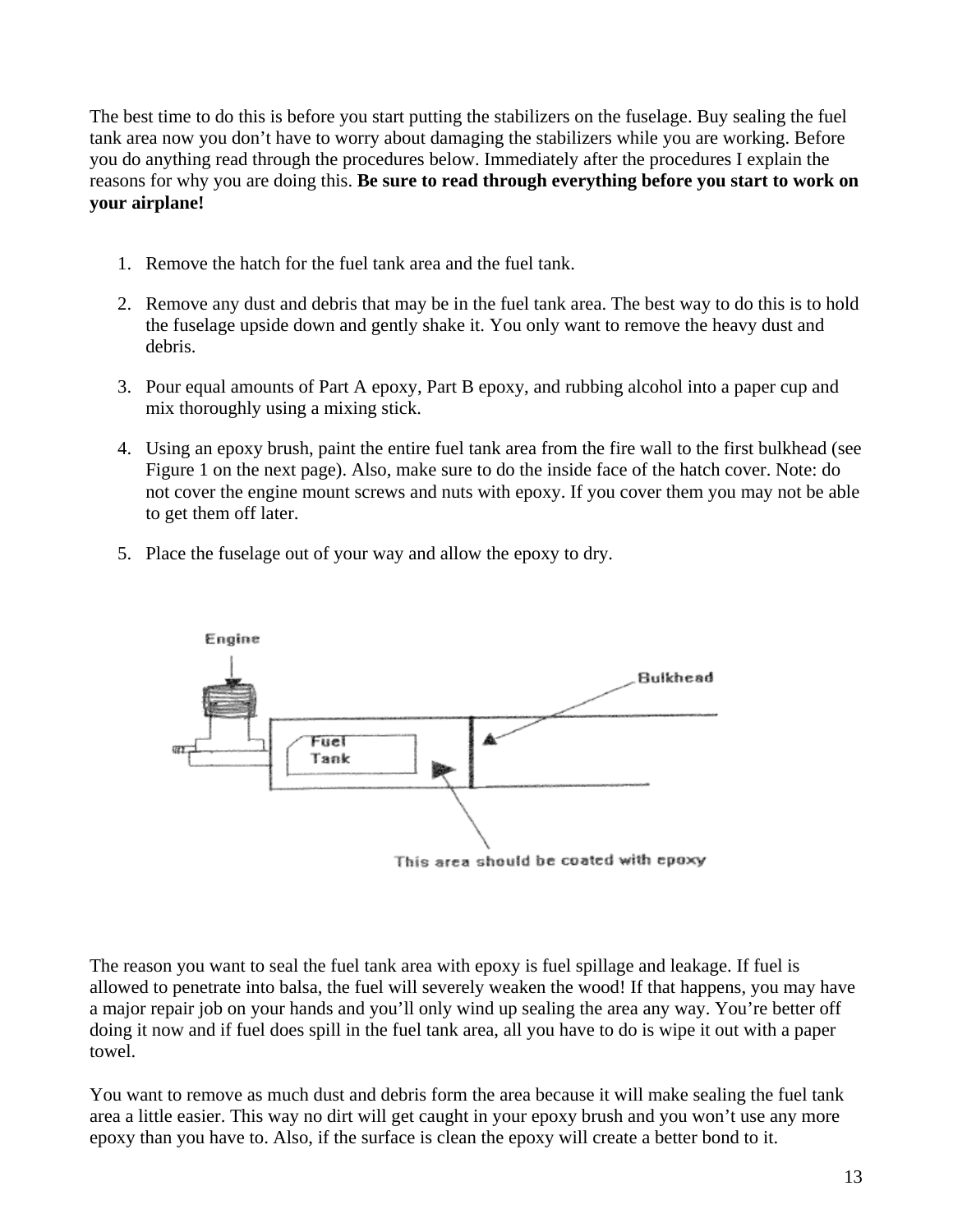Rubbing alcohol is a thinner for epoxy. Buy thinning the epoxy, not only do you use less epoxy, you also allow the epoxy to penetrate deeper into the wood. The deeper the epoxy penetrates into the wood, the better it will seal.

Make sure *not to cover* the engine mount screws and nuts with epoxy. If for any reason you have to remove the engine mount, it will be very difficult to do so. Later on you can put a few drops of thin Cyanoacrylate glue or Lock Tight on the threads to prevent them from vibrating loose.

The next thing that we're going to do is re-enforce the wing's center section with fiberglass. This will be done after you have joined the two wing halves together. Note: When you join the two wing halves together, be sure to use full strength epoxy. Do not use rubbing alcohol to thin the epoxy! You will only weaken the joint and it will probably break on you in flight! Once again, read trough the procedures and explanations first before preceding with re enforcing the wing.

Here is what you're going to need to re-enforce the wing's center section:

- Two part 20 minute epoxy.
- Rubbing alcohol.
- 2 inch wide fiberglass tape (medium or heavy)
- Wax coated paper cups
- Mixing sticks
- Epoxy brushes
- Hobby knife with number 11 blades
- Scissors

Let's get to work.

I. Starting with the top of the wing, take your hobby knife and remove an 11/4' of the covering from either side of the wing's center line, from the leading edge to the trailing edge. Do the same for the bottom of the wing.

2. Using your scissors, cut two pieces of fiberglass tape. The tape should fit between the leading edge and the trailing edge with no over hang. If there is a little over hang, don't worry. You can sand it off later.

3. Mix equal amounts of Part A epoxy, Part B epoxy, and rubbing alcohol in a paper cup and mix them thoroughly.

4 Starting with the top of the wing, place the fiberglass tape on the wings center section. Using an epoxy brush start covering the fiberglass with the epoxy, start from the middle of the wing and work your way out to the leading and trailing edges. Don't be cheep with the epoxy! Make sure to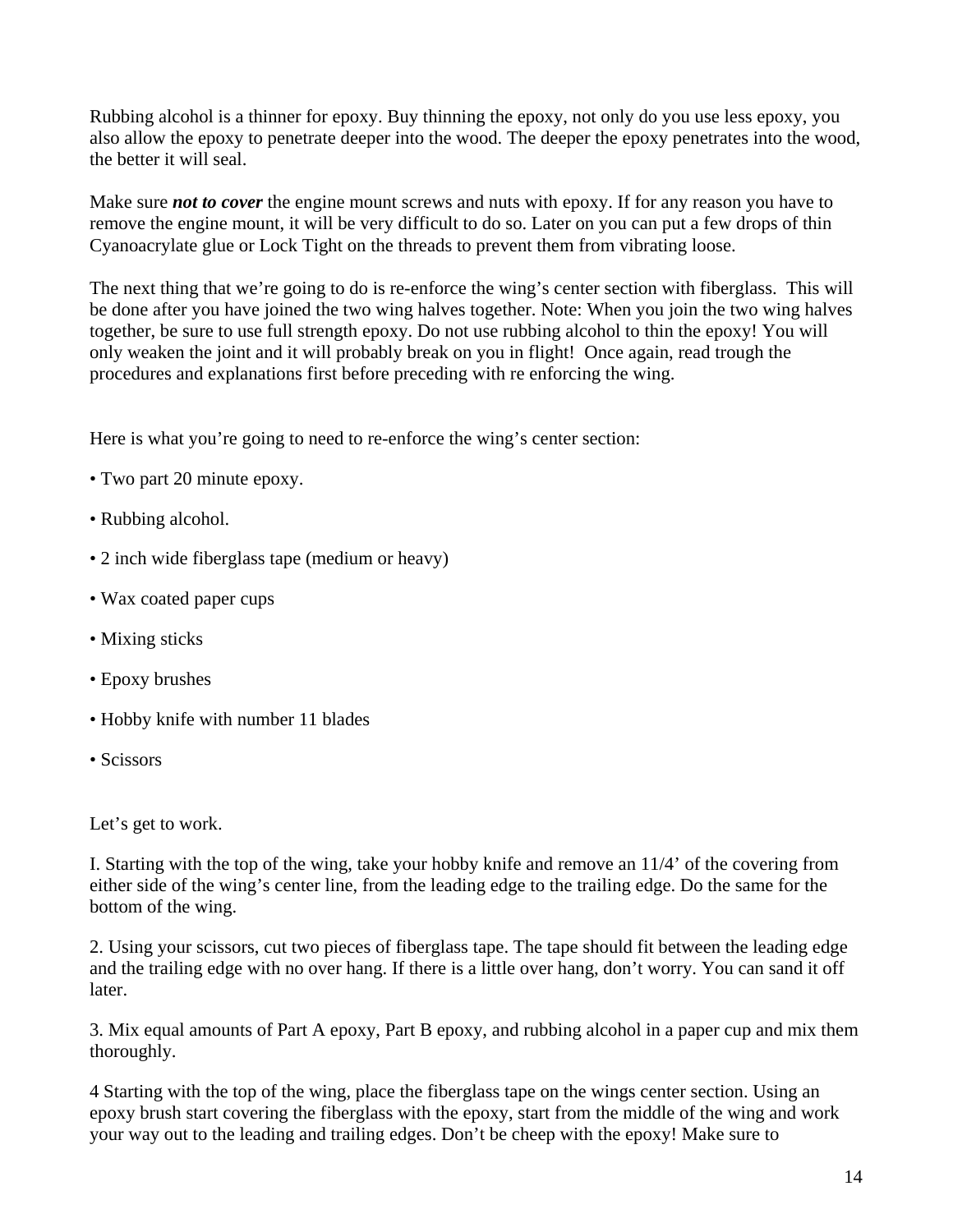completely saturate the fiberglass and the wood underneath. Also make sure to cover any exposed wood with epoxy. Do the same thing to the bottom of the wing.



- 5. Place the wing out of your way and allow the epoxy to dry overnight.
- 6. Sand off any excess fiberglass from the leading and trailing edges.

7. You may want to buy a self adhesive trim sheet to cover up the work that you have just done. Though you can fly the model with out it, it just won't look very nice.

Fiber glassing the wing's center section gives you additional strength in a very high stress and critical area, though the Hobbico Avistar's design is sufficient, over time the center section of the wing will start to fail. However, buy fiber glassing the center section you greatly increase the time that it will hold together.

Next you're going to secure the hinges on all of the control surfaces on the plane. The control surfaces are the ailerons, the elevator, and the rudder. Here is what you're going to need:

- An electric powered drill
- a 3/32's drill bit
- hobby knife and some #11 hobby blades or a hobby saw
- Tooth picks
- Thin Cyanoacrylate glue

#### **NOTE: some ARF planes already come with pinned hinges**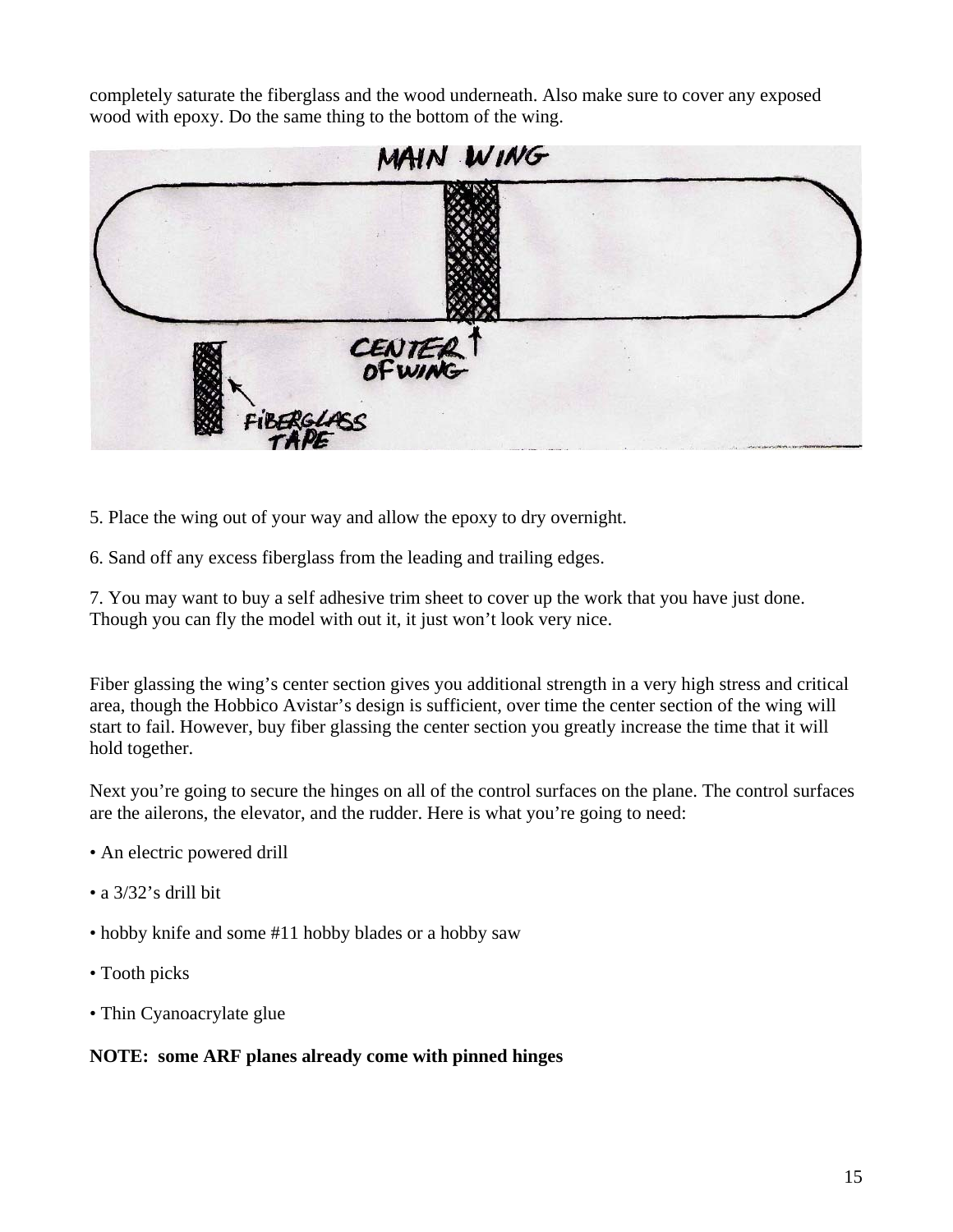Let's get started.

1. Install the hinges on all of the control surfaces as per the instruction manual. Allow the epoxy to dry completely before you install the pins.

2. At each hinge drill a 3/32 hole through the hinge where it is in the control surface and in the airplane. Make sure to drill all the way trough to the opposite side. See the drawing below for clarification.

3. Once the holes are drilled in every hinge, put a toothpick in each hole. Make sure to push the toothpick all the way trough to the opposite side.



4 Place a few drops of Cyanoacrylate glue on both sides of the toothpick and as close to the surface as possible.

5. Allow the glue to dry for a few minutes (thin Cyanoacrylate dries very quickly, usually in a few seconds). Then using a hobby knife or a hobby saw, trim the toothpicks flush with the surface.

The reason you want to pin the hinges is that sometimes not all of the epoxy used to install the hinges adheres in the correct places. Buy installing the pins you know that hinges will not loosen up on you during a flight. Also, don't worry about covering the pins. Soaking them with thin Cyanoacrylate will make them fuel proof.

There are other little tips and tricks that you will learn over time. These are what you need to know now so that you get your first airplane in the air. Next we'll cover what is going to happen your first day at the flying field.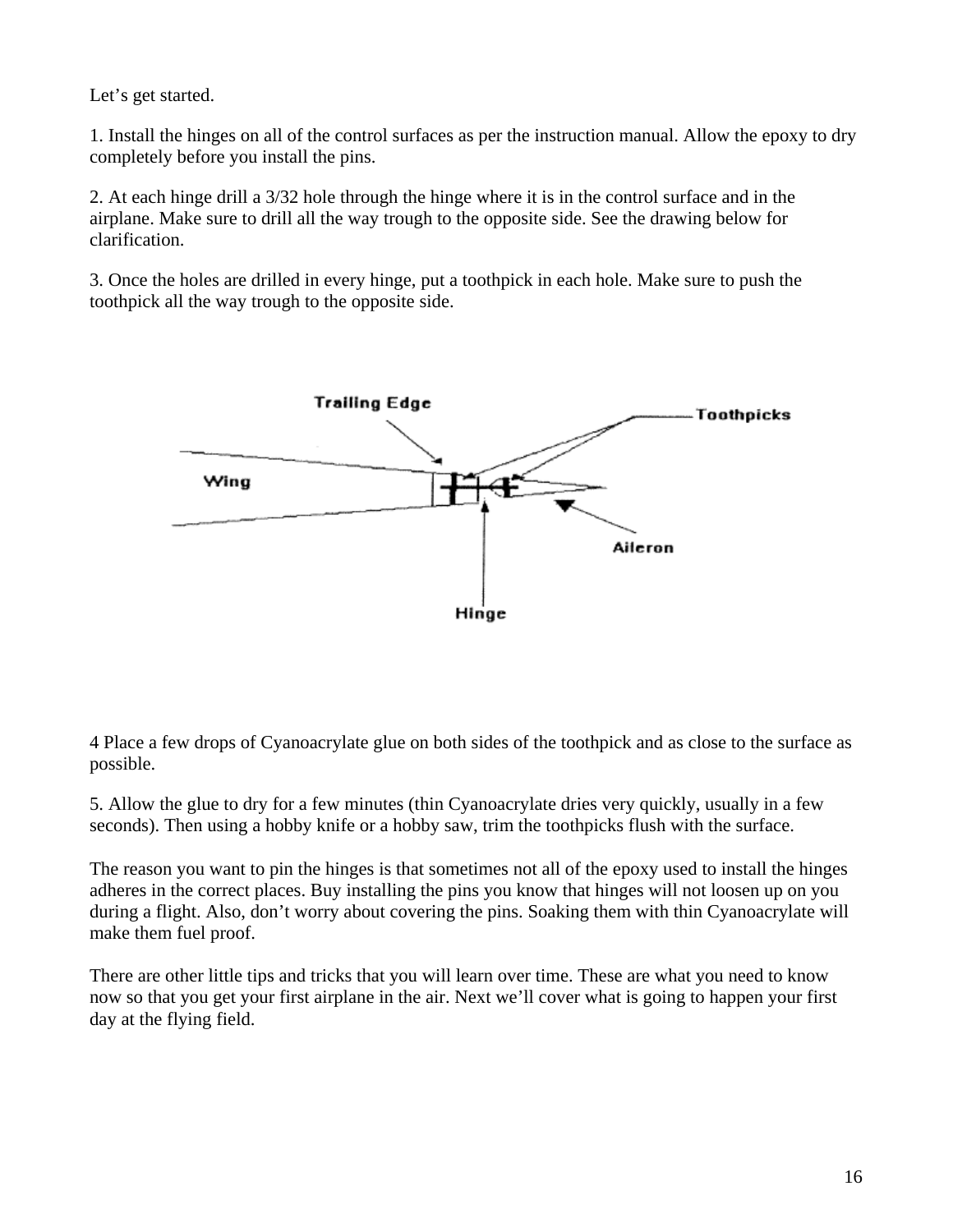## **Your First Day at the Flying Field**

Now that you have built your new airplane, you want to fly it. That's understandable; however you cannot just go down to the field and take off into the wild blue yonder. If you tried to do that, you'd crash your plane and all of your time and money would go down the drain! Like learning how to drive a car, you must also learn how to fly your airplane. What I'm going to tell you here is what is going to happen the first day you go to the field to fly. There are several dos and don'ts, Each will be explained to you as you read through this section. First there a few things you must understand before we get started.

#### **FIRST MAKE SURE THAT ALL OF THE BATTERIES FOR YOUR RADIO ARE**

**PROPERLY CHARGED**. The best time to start charging them is the evening before you go to the field. Most radio manufactures recommend that you charge your batteries about 15 hours before you fly. So make sure to leave enough time so that they have a good long charge. However, make sure to read the user manual for your radio just to be sure how to properly charge the batteries.

Our flying field is open seven days a week and flying glow fuel powered airplanes may begin at 10:00 A.M.. You are never to fly alone! There must always be at least two members at the field when you are flying. This is to insure the safety of your property and yourself. If your plane were to crash, you can go out to retrieve it while the other member stays and minds your equipment. If you are hurt or start to feel ill, the other member can either help you or go call for help. If you are alone at the field, you have no one there to help you. Now with that out of the way we can start talking about your first day at the field.

After you have parked your car, go directly to the radio impound and sign in. You must sign your full name, A.M.A. number, and list the radio channel(s) that you will be using for that day. After doing that you may unload your car, place your equipment in the pit area, and place your radio transmitter in the radio impound. Next setup your equipment, but do not get the airplane ready for flight.

Introduce your self to the other members at the field and find out who the instructors are (A list of instructors, qualifiers, and experienced flyers can be found on the last page of this manual). Tell everybody that it is your first day at the field and ask an instructor to check your airplane out for you. It is important for you to know that only an instructor can check you plane out for you and take it on its maiden flight. Nobody else can or will.

What the instructor will do is thoroughly inspect your airplane. The first thing he will ask for is your transmitter and "Buddy Box". You will have to get your radio transmitter from the impound. There is a right way and a wrong way of doing this. What you must do is go to where you signed in. There will be a clipboard with clothespins on it. Each clothespin has a number on it. The numbers range from 11 through 60. These numbers correspond to the number of channels that are used to fly radio controlled model airplanes. Look for the clothespin that has the same channel number that is on your radio (i.e. if your radio is on channel 51 then you must take the clothespin with the number 51 on it). Then place the clothespin on the antenna of your radio and remove it from the impound. By doing this you are letting the other flyers know that you are going to be flying on that channel. If there is no clothespin with your channel number on it on the clipboard that means that someone else is currently using that channel. You are not to remove your transmitter from the impound or turn it on! If you turn your transmitter on while some one is flying, their airplane will crash! If that happens, you are going to have a lot of explaining to do. You must wait until the clothespin has been placed back on the clipboard before you can use your radio.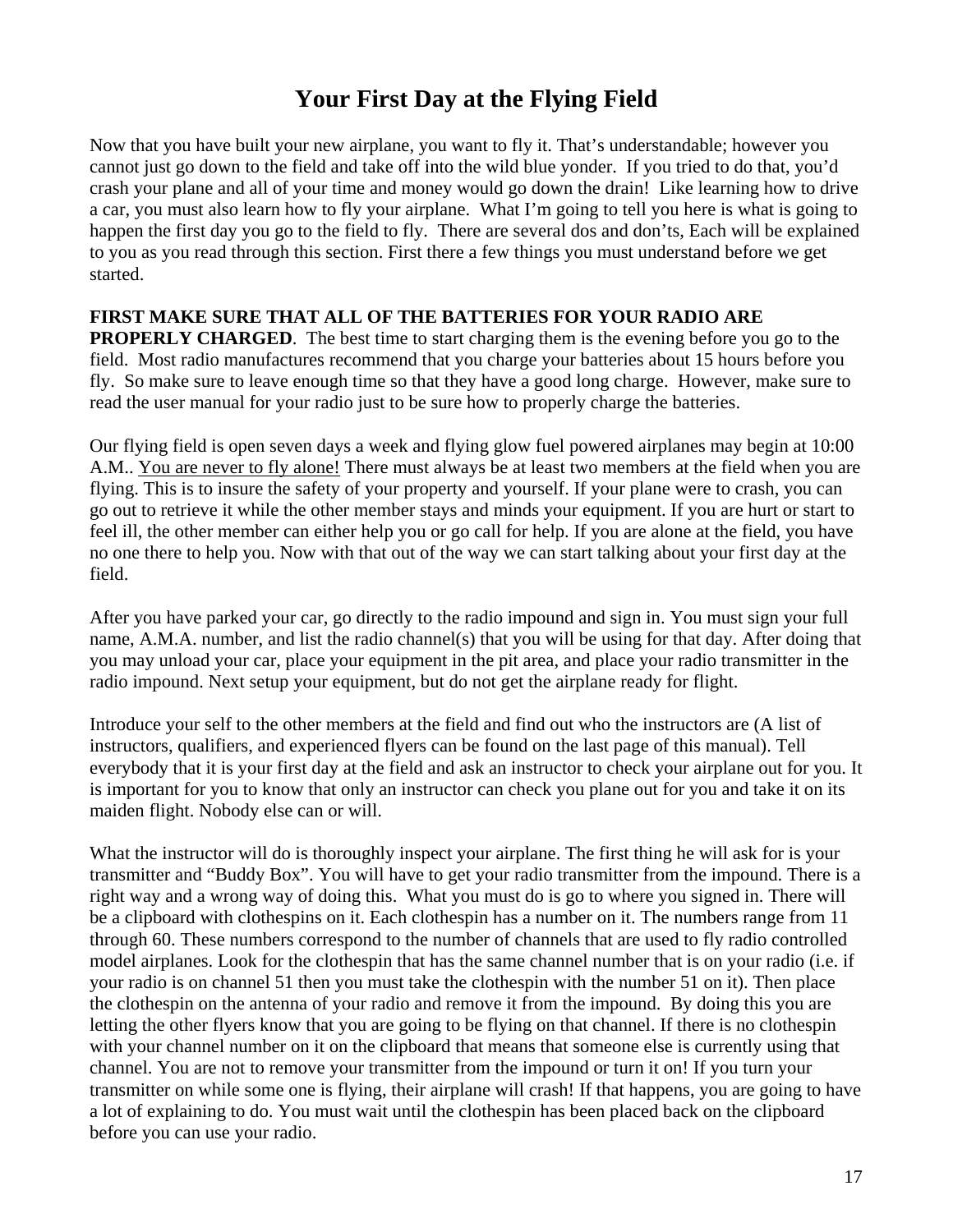Now that you have retrieved your radio from the impound the instructor will check to see if everything is installed correctly, that the plane is properly balanced, and that the plane is generally safe to fly. If you haven't broken in your engine tell the instructor and he will help you do it. If any problems are found in the airplane the instructor will tell you how to fix the problem and he'll probably help you get it fixed.

If the instructor feels that the airplane is safe to fly he will ask you to get it ready for flight. The instructor will help you get everything together -- secure the wing to the fuselage, fill the plane with fuel, get the engine started, etc. -- and get you out to the runway. Do everything the instructor tells you to do. Don't be afraid to ask questions. However do not question his judgment. Remember that you are there to learn and that the instructor has your best interests in mind.

Now your plane is on the runway and is ready to take to the skies, but you're not at the controls, the instructor is. The instructor will fly your airplane for a good part of its first flight. He will take off and trim the airplane. If there are no problems he will give you your first lesson, and then land the airplane. In the flights that follow you will spend more and more time at the controls. However, remember this: while you are a student the instructor calls the shots. Listen to their advice and follow their instructions. They are there to teach you how to fly your airplane, not how to crash it.

Over time you will become proficient at flying your airplane. When you feel confident enough you can start to work on becoming a qualified pilot. The next section covers what you have to do to qualify.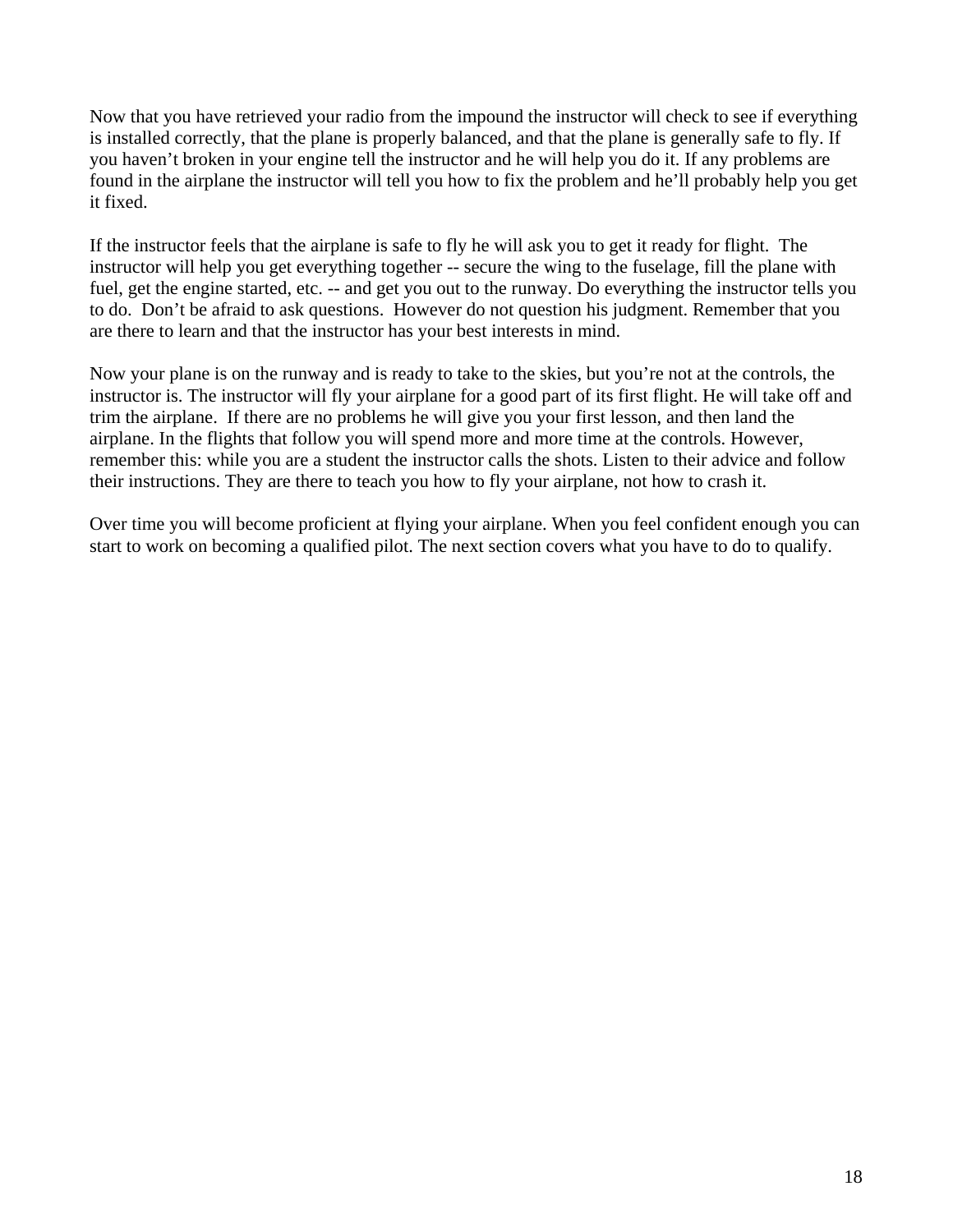## **Qualifying**

Once you have built up the confidence, you may start to become a qualified pilot. First you must approach a Qualifier and tell them you want to become a qualified pilot. Then the Qualifier will give you a qualifying form. This form will tell you everything that you will have to do to become a fully qualified pilot.

Qualifying at our field is fairly straight forward. Our field has two runways that intersect. You must take off and land on each runway in the two directions that it faces -- north to south, south to north, east to west, west to east -- for a total of four times (see the drawing below). Then you must do one dead stick landing, with the engine off and then you will be allowed to fly on your own as a frilly qualified flier. This may sound like a lot to do, but it really isn't. Everybody who is a qualified flier at our club has had to go through this procedure to become a qualified pilot. So, we're not doing this to be inconsiderate to anybody, we're doing it because we have to.

Now since you have to take off and land in four different directions and do a dead stick landing, don't expect to get it all done in one day. Though some people have qualified in one day, they are the exception. You will usually have to wait until the wind is blowing in the proper direction before you may attempt to qualify on a particular runway. So, be patient. You'll be a qualified pilot before you know it!